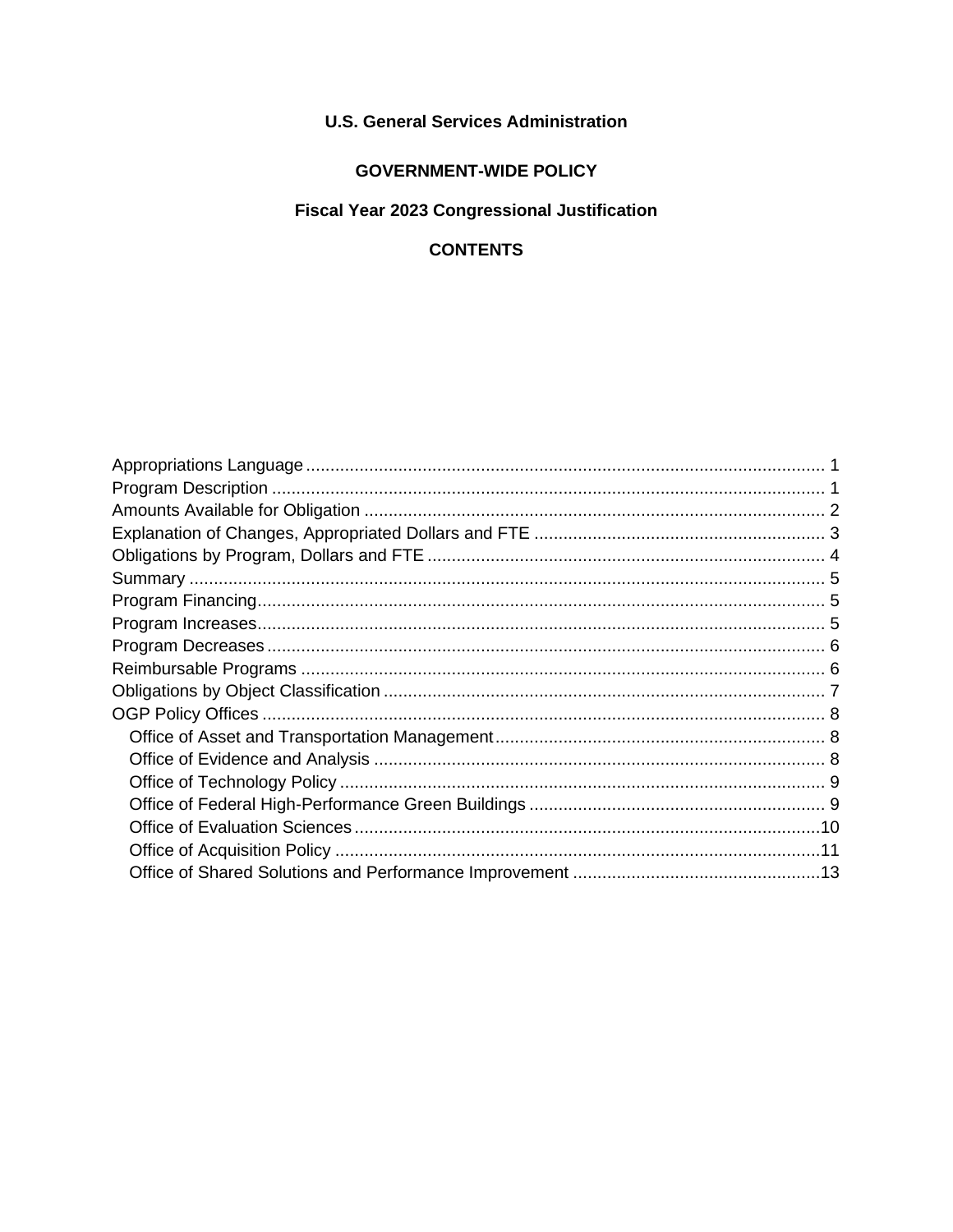## **Appropriations Language**

*For expenses authorized by law, not otherwise provided for, Government-wide policy and evaluation activities associated with the management of real and personal property assets and certain administrative services; Government-wide policy support responsibilities relating to acquisition, travel, motor vehicles, information technology management, and related technology activities; and services as authorized by 5 U.S.C. 3109; \$70,354,000, of which \$4,000,000 shall remain available until September 30, 2024:* 

## <span id="page-1-0"></span>**Program Description**

This appropriation provides for the activities of the Office of Government-wide Policy (OGP). OGP works cooperatively with other agencies to develop and evaluate a wide-ranging set of policies to improve Government operations: acquisition and acquisition workforce career development; real property (including high-performing building policy); personal property; travel, transportation management, motor vehicles and aircraft; advisory committee management; information technology (IT) and cybersecurity; evaluation practices; and regulatory information. OGP also collaborates with agencies and other primary Government organizations to provide support for the execution of Government-wide priorities and programs. These programs include program management support for Government-wide shared services, cross-agency priority (CAP) goals in the President's Management Agenda (PMA) and IT programs. OGP identifies and shares policies and best practices to drive savings, efficiency, and effectiveness across the Federal Government.

OGP consists of seven offices including the Office of Asset and Transportation Management; the Office of Evidence and Analysis; the Office of Technology Policy; the Office of Federal High-Performance Green Buildings; the Office of Evaluation Sciences; the Office of Acquisition Policy; and the Office of Shared Solutions and Performance Improvement.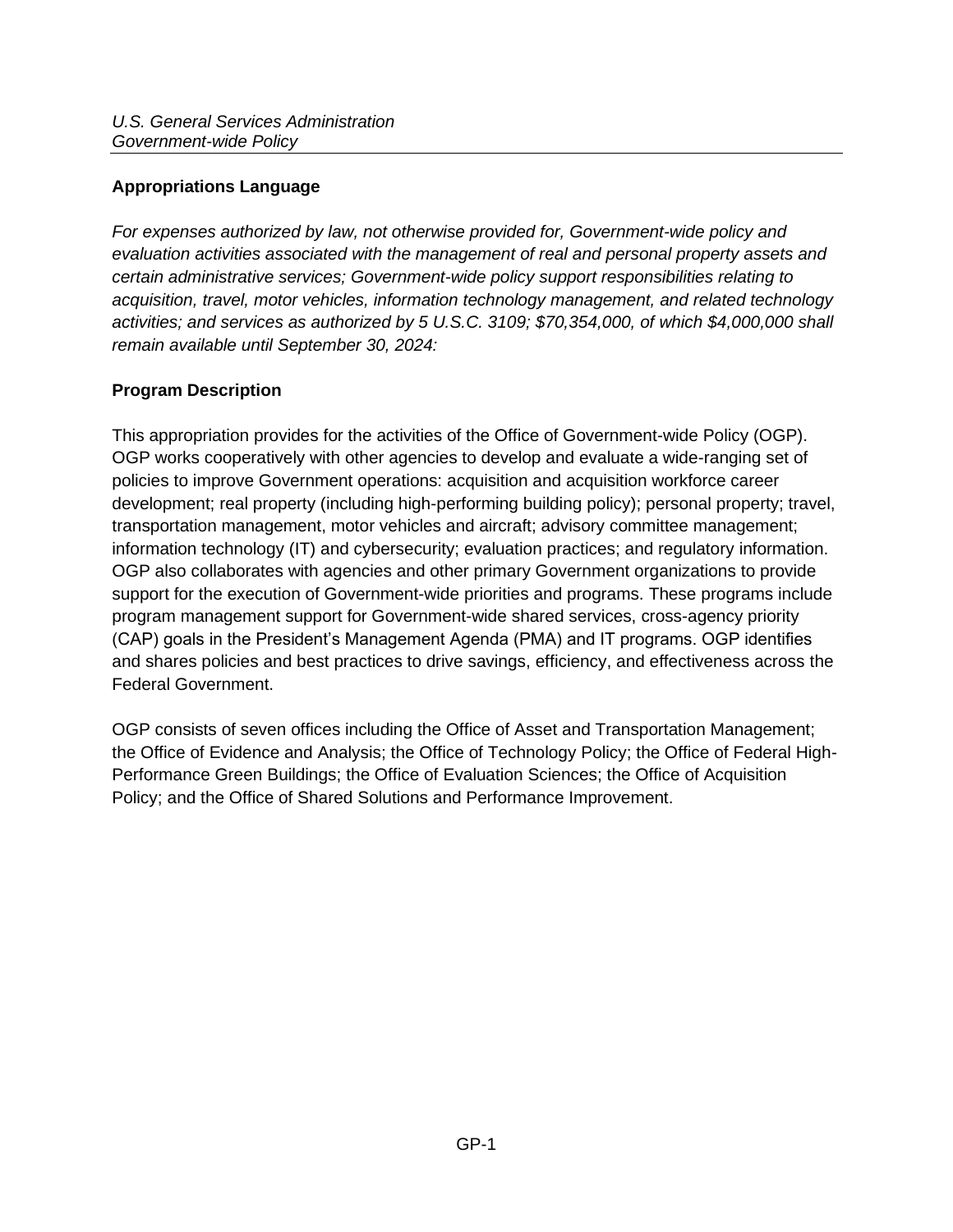### <span id="page-2-0"></span>**Amounts Available for Obligation**

(Dollars in Thousands)

|                                                                        | FY 2021<br>Actual | FY 2022<br>Annualized<br>C.R. |        | FY 2023<br>Request |         |
|------------------------------------------------------------------------|-------------------|-------------------------------|--------|--------------------|---------|
| <b>Discretionary authority:</b>                                        |                   |                               |        |                    |         |
|                                                                        | \$64,000          | \$                            | 64,000 | S                  | 70,354  |
| <b>Reimbursable authority:</b>                                         |                   |                               |        |                    |         |
|                                                                        | \$24,148          | \$                            | 20,136 | \$                 | 20,136  |
|                                                                        | 6,762<br>S        | \$                            | 3,351  | \$                 | 3,351   |
| Transfers in for Inter-Agency Councils/Cross-Agency Priority Goals     | \$25,889          | \$                            | 32,000 | S                  | 32,000  |
| Transfers out for Inter-Agency Councils/Cross-Agency Priority Goals \$ | $\blacksquare$    | \$                            |        | \$                 |         |
|                                                                        | 1,835<br>\$       | \$                            |        | \$                 |         |
|                                                                        | $\mathcal{L}$     | \$                            |        | S                  |         |
|                                                                        | S<br>(95)         | \$                            |        | \$                 |         |
|                                                                        | 58,539<br>\$      | \$                            | 55,487 | \$                 | 55,487  |
|                                                                        | \$20,136          | \$                            | 20,136 | \$                 | 20,136  |
|                                                                        | \$38,403          | \$                            | 35,351 | \$                 | 35,351  |
| Obligations, appropriated (annual)                                     | \$63,793          | \$                            | 64,000 | \$                 | 66,354  |
|                                                                        | \$                | \$                            |        | \$                 | 4,000   |
|                                                                        |                   | \$                            | 99,351 | \$                 | 101,705 |
|                                                                        | S.                | \$                            |        | \$                 |         |
|                                                                        | \$65,816          | \$                            | 59,611 | \$                 | 61,023  |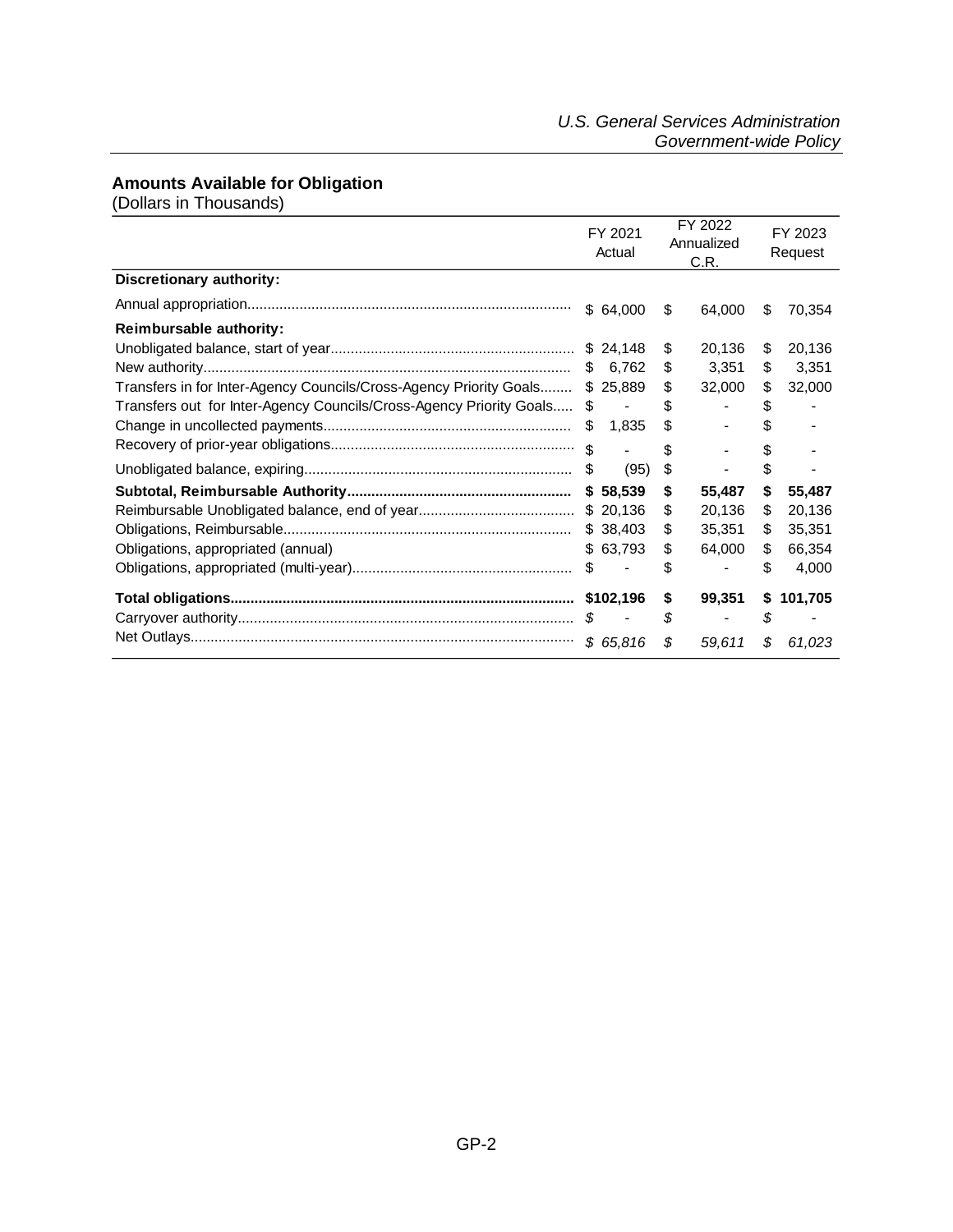## <span id="page-3-0"></span>**Explanation of Changes, Appropriated Dollars and FTE**

(Dollars in Thousands)

|                                                                                                | <b>FTE</b> | FY 2021<br>Actual | FTE. | FY 2022<br>Annualized<br>C.R. | <b>FTE</b> |    | FY 2023<br>Request |
|------------------------------------------------------------------------------------------------|------------|-------------------|------|-------------------------------|------------|----|--------------------|
|                                                                                                | 136        | \$64,000          | 161  | \$64,000                      | 153        |    | \$70,354           |
| <b>Program Increases:</b>                                                                      |            |                   |      |                               |            |    |                    |
| Payroll Increase Impact of 4.6% and Inflation                                                  |            |                   |      |                               |            | \$ | 1,648              |
| FY 2023 Office of Federal-High Performance Green Buildings Sustainability Plans Implementation |            |                   |      |                               |            |    | 938                |
| FY 2023 Administrative Priorities: Evidence and Analysis, IT Dashboard Data Validation         |            |                   |      |                               |            |    | 1,292              |
| FY 2022 Office of Federal-High Performance Green Buildings Climate and Sustainability          |            |                   |      |                               |            |    | 862                |
| FY 2022 Administration Priorities: Diversity, Inclusion, Evidence and Evaluations              |            |                   |      |                               |            |    | \$1,114            |
| FY 2022 Enhancements of GSA's regulatory policy framework and IT improvements to ROCIS         |            |                   |      |                               |            |    | \$1,213            |
| Subtotal, Program Increases                                                                    |            |                   |      |                               |            |    | \$7,067            |
| <b>Program Decreases:</b>                                                                      |            |                   |      |                               |            |    |                    |
| FTE transfer to GSA IT                                                                         |            |                   |      |                               | (1)        |    |                    |
| Reduction of unfunded FTEs                                                                     |            |                   |      |                               | (7)        |    |                    |
| Reduction of the Working Capital Fund (WCF) Bill                                               |            |                   |      |                               |            | \$ | (713)              |
| Subtotal, Program Decreases                                                                    |            |                   |      |                               | (8)        | \$ | (713)              |
| <b>Total Adjustments</b>                                                                       |            |                   |      |                               | (8)        |    | \$6,354            |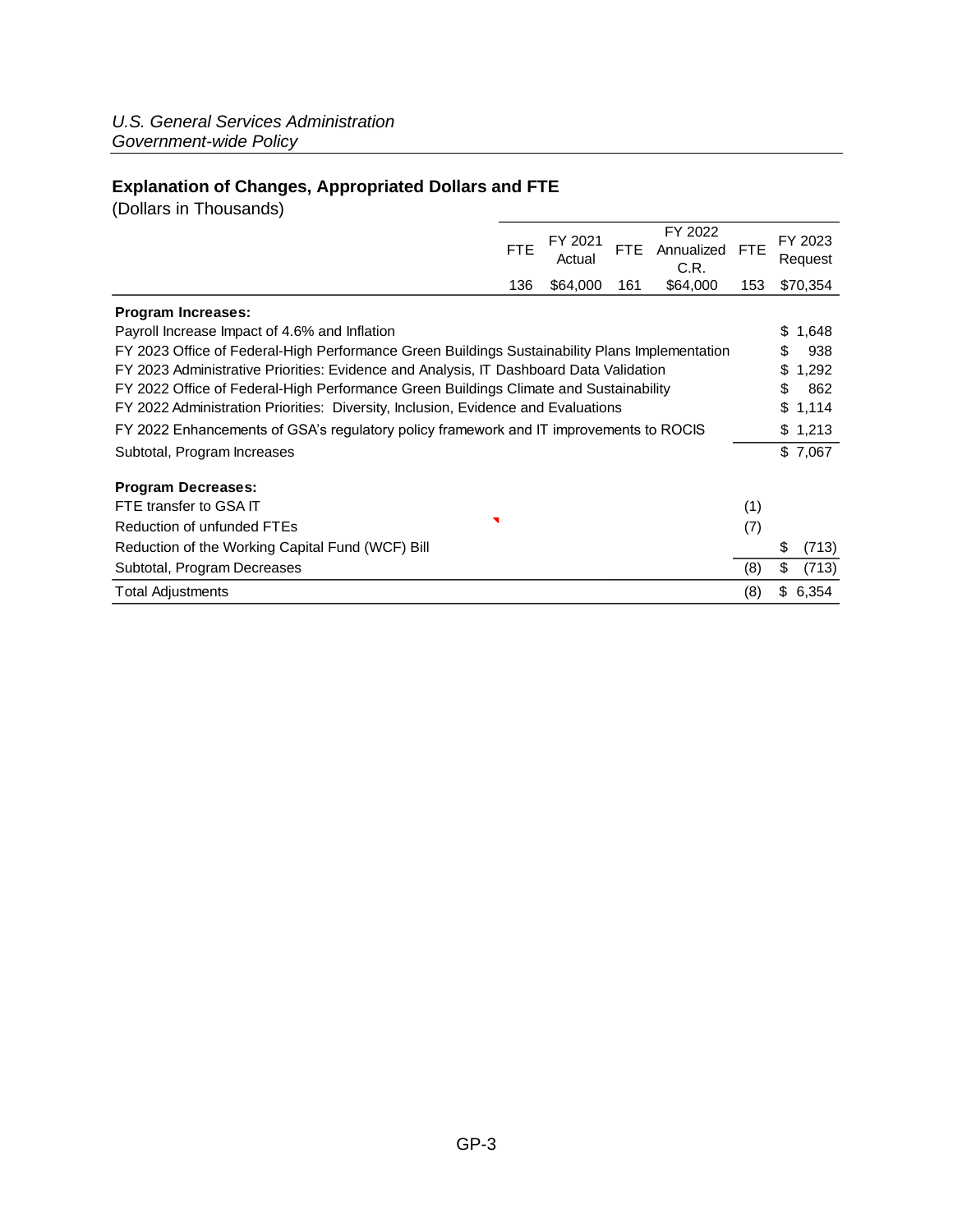#### <span id="page-4-0"></span>**Obligations by Program, Dollars and FTE**

(Dollars in Thousands)

|                                                        | FY 2021         |                           | FY 2022                                     |                 |                           | FY 2023                               |                |                           |                                                          |
|--------------------------------------------------------|-----------------|---------------------------|---------------------------------------------|-----------------|---------------------------|---------------------------------------|----------------|---------------------------|----------------------------------------------------------|
|                                                        | Actual          |                           | Annualized C.R.                             |                 |                           | Request                               |                |                           |                                                          |
|                                                        | <b>FTE</b>      |                           | Obligations FTE Obligations FTE Obligations |                 |                           |                                       |                |                           |                                                          |
| 1. Administration                                      |                 |                           |                                             |                 |                           |                                       |                |                           |                                                          |
| Annual appropriation                                   | $\frac{8}{8}$   | \$                        | 11,787                                      |                 |                           | $\frac{9}{9}$ $\frac{12,802}{12,802}$ |                |                           | $\frac{9}{9}$ $\frac{14,010}{9}$ $\frac{14,010}{14,010}$ |
| Subtotal, Administration                               |                 |                           | 11.787                                      |                 |                           |                                       |                |                           |                                                          |
| 2. Asset and Transportation Management                 |                 |                           |                                             |                 |                           |                                       |                |                           |                                                          |
| Annual appropriation                                   | 37 \$           |                           | 11,654                                      | 46              | \$                        | 12,009                                | 40 \$          |                           | 12,853                                                   |
| Reimbursable authority                                 | $\overline{0}$  | \$                        |                                             | $\overline{0}$  | \$                        | ÷,                                    | 0              | \$                        |                                                          |
| Subtotal, Asset and Transportation                     | 37              | \$                        | 11,654                                      | 46              | \$                        | 12,009                                | 40 \$          |                           | 12,853                                                   |
|                                                        |                 |                           |                                             |                 |                           |                                       |                |                           |                                                          |
| 3. Evidence and Analysis                               |                 |                           |                                             |                 |                           |                                       |                |                           |                                                          |
| Annual appropriation                                   | 8 S             |                           | 4,522                                       | <u> 11 \$</u>   |                           | 4,638                                 | <u>11 \$</u>   |                           | <u>4,871</u>                                             |
| Subtotal, Evidence and Analysis                        | $\mathbf{8}$    | \$                        | 4.522                                       | 11              | $\overline{\mathbf{s}}$   | 4,638                                 | 11             | $\overline{\mathbf{s}}$   | 4,871                                                    |
| 4. Information Integrity and Access                    |                 |                           |                                             |                 |                           |                                       |                |                           |                                                          |
| Annual appropriation                                   | 30 <sup>5</sup> |                           | 19,208                                      | 35              | \$                        | 19,214                                | 35\$           |                           | 19,760                                                   |
| Reimbursable authority                                 | $\overline{0}$  | \$                        | 4,285                                       | <u>0</u>        | \$                        | 1,000                                 | 0              | \$                        | 1,000                                                    |
| Subtotal, Information Integrity and Access Management  | 30 \$           |                           | 23,493                                      | 35              | \$                        | 20,214                                | 35 \$          |                           | 20,760                                                   |
|                                                        |                 |                           |                                             |                 |                           |                                       |                |                           |                                                          |
| 5. Federal High-Performance Green Buildings            |                 |                           |                                             |                 |                           |                                       |                |                           |                                                          |
| Annual appropriation                                   | 11              | \$                        | 3,240                                       | 11 \$           |                           | 2,912                                 | 13 \$          |                           | 4,798                                                    |
| Reimbursable authority                                 | $\overline{0}$  | $\boldsymbol{\mathsf{S}}$ |                                             | $\underline{0}$ | $\frac{1}{2}$             | 250                                   | 0 <sup>5</sup> |                           | 250                                                      |
| Subtotal, Federal High Performance Buildings           | 11              | \$                        | 3,240                                       | 11              | \$                        | 3,162                                 | 13S            |                           | 5,048                                                    |
| 6. Regulations Management                              |                 |                           |                                             |                 |                           |                                       |                |                           |                                                          |
| Annual appropriation                                   | 8 <sub>8</sub>  |                           | 4,104                                       |                 |                           |                                       | $0$ \$         |                           |                                                          |
| Subtotal, Regulations Management                       | 8               | \$                        | 4,104                                       |                 | $\frac{0}{0}$ \$          |                                       |                |                           |                                                          |
|                                                        |                 |                           |                                             |                 |                           |                                       |                |                           |                                                          |
| 7. Evaluation Sciences                                 |                 |                           |                                             |                 |                           |                                       |                |                           |                                                          |
| Annual appropriation                                   | 8               | -\$                       | 1,989                                       |                 | 9 <sup>°</sup>            | 1,611                                 |                | 9\$                       | 1,902                                                    |
| Reimbursable authority                                 | 0 <sup>6</sup>  |                           | 1,339                                       |                 | $0$ \$                    | 2,000                                 |                | $0$ \$                    | 2,000                                                    |
| Subtotal, Evaluation Sciences                          | 8 \$            |                           | 3,328                                       | 9               | \$                        | 3,611                                 |                | 9 \$                      | 3,902                                                    |
|                                                        |                 |                           |                                             |                 |                           |                                       |                |                           |                                                          |
| 8. Acquisition Policy                                  |                 |                           |                                             |                 |                           |                                       |                |                           |                                                          |
| Annual appropriation                                   | 24 \$           |                           | 5,789                                       | 40              | $\boldsymbol{\mathsf{S}}$ | 9,311                                 | 36 \$          |                           | 10,614                                                   |
| Reimbursable authority                                 | 9               | \$                        | 2,415                                       | $\overline{0}$  | $\frac{1}{2}$             |                                       | $\overline{0}$ | \$                        |                                                          |
| Subtotal, Acquisition Policy                           | 33              | \$                        | 8,204                                       | 40              | \$                        | 9,311                                 | 36             | $\overline{\mathfrak{s}}$ | 10,614                                                   |
|                                                        |                 |                           |                                             |                 |                           |                                       |                |                           |                                                          |
| 9. Shared Solutions and Performance Improvement        | 2               |                           |                                             |                 |                           |                                       |                |                           |                                                          |
| Annual appropriation<br>Reimbursable authority         | 0               | \$<br>\$                  | 1,500<br>394                                | 0<br>0          | \$<br>\$                  | 1,503<br>2,500                        |                | 0\$<br>0 <sup>6</sup>     | 1,546<br>2,500                                           |
| Reimbursable authority, Management councils/CAP Goals  | 21              | \$                        |                                             | <u>28</u>       | \$                        | 32,000                                | $28 \,$ \$     |                           | 32,000                                                   |
| Subtotal, Shared Solutions and Performance Improvement | 23              | \$                        | 29,970<br>31,864                            | 28              | \$                        | 36,003                                | 28             | \$                        | 36,046                                                   |
|                                                        |                 |                           |                                             |                 |                           |                                       |                |                           |                                                          |
| Total, Annual appropriated                             | $136$ \$        |                           | 63,793                                      | 161             |                           | \$64,000                              |                |                           | 153 \$ 70,354                                            |
| Total, Reimbursable                                    | 30 <sup>5</sup> |                           | 38,403                                      | 28              |                           | \$37,750                              |                |                           | 28 \$ 37,750                                             |
| <b>Total, Obligations</b>                              | 166 \$          |                           | 102,196                                     | 189             |                           | \$101,750                             |                |                           | 181 \$108,104                                            |

*Note: In FY 2022, the Regulations Management Office was reorganized to better realign oversight and management of the OGP IT RM Systems to the Technology Transformation Services (TTS), with the primary objectives of improving IT management, realizing cost efficiencies, and enhancing end-customer satisfaction via centralized support within the Office of TTS. OGP will continue to act as system/application business owners, providing programmatic direction and subject matter expertise to collaborate with TTS on system development. The ROCIS budget was realigned to the Acquisition Policy Office where the program was housed prior to OGP anticipating assuming responsibility for eRulemaking in 2022.*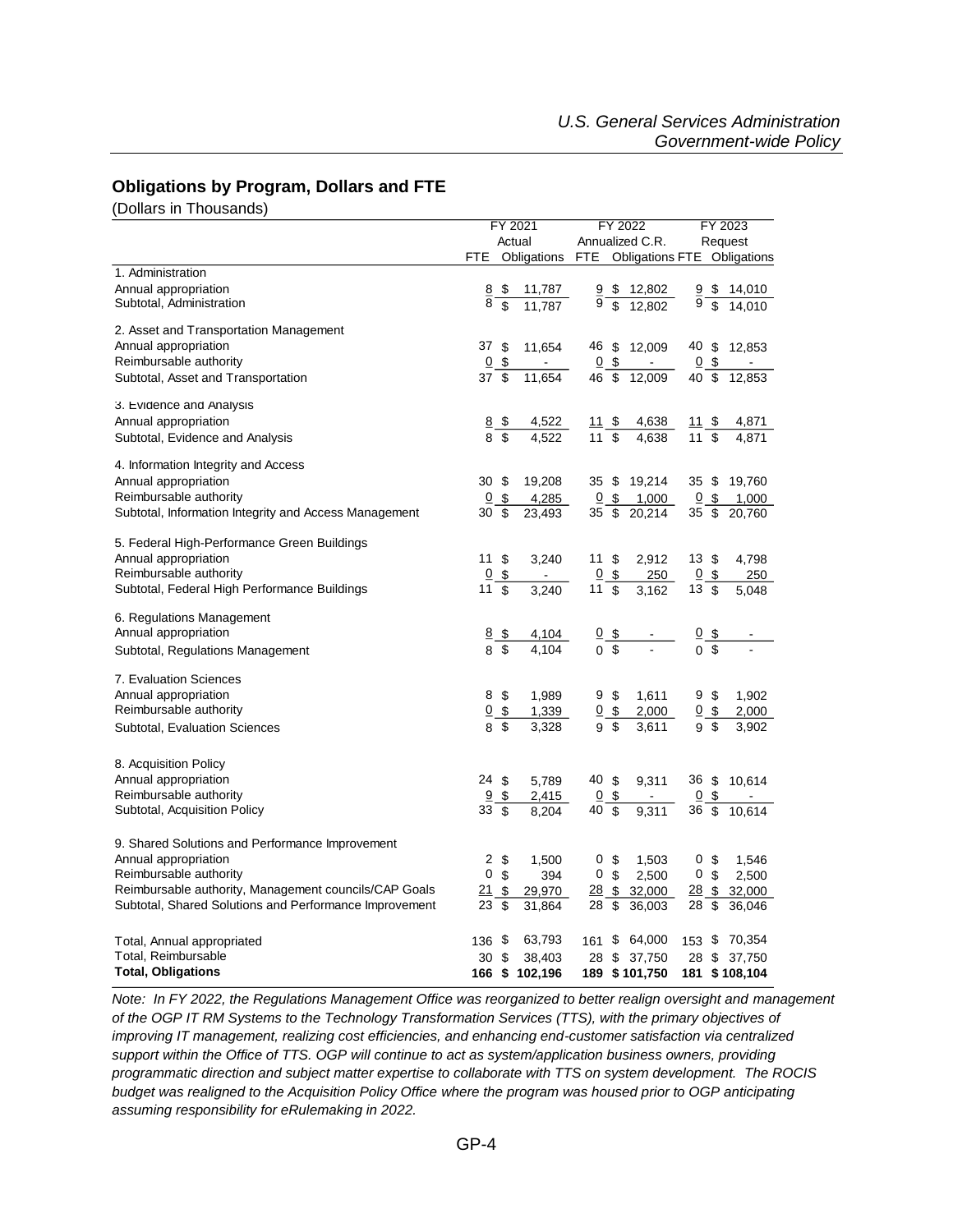## <span id="page-5-0"></span>**Summary**

The FY 2023 appropriated budget request provides \$70.4 million and 153 full-time equivalents (FTE) for the Office of Government-wide Policy (OGP), which is an increase of \$6.4 million in funding and a net reduction of 8 full time equivalents from the FY 2022 Annualized Continuing Resolution Amount.

In FY 2023, OGP will continue to develop, analyze, and assist agencies in implementing administrative policies for the Federal Government in multiple functional areas, including real and personal property; aircraft and motor vehicles; travel and transportation of goods and people; acquisition of goods and services; acquisition workforce development; IT and cybersecurity policy; shared services; evaluation practices; and high-performance Federal green buildings. The 2023 Budget provides the funding required to support agency implementation of new initiatives related to policy development and Government-wide program support.

### <span id="page-5-1"></span>**Program Financing**

Salaries and expenses of OGP staff are funded from annual appropriations and reimbursable authority. Other reimbursable costs within OGP include CXO Council and CAP Goal funds. The CXO Council and CAP Goal funds are collected by the Office of Shared Solutions and Performance Improvement (OSSPI), which, in coordination with the Office of Management and Budget (OMB), identifies and pursues initiatives across agencies to support the Federal Management Councils and CAP Goals.

### <span id="page-5-2"></span>**Program Increases**

OGP coordinates a detailed program and performance management review annually to reprioritize projects based on emerging priorities, risks, and efficiencies. OGP's FY 2023 budget request increases from the FY 2022 level includes:

- \$1.6 million for a 4.6% pay raise; and inflation
- \$1.9 million to support Office of Federal High-Performance Green Buildings initiatives implementation in FY 2022 and FY 2023 requests.
- \$2.3 million to implement Administration priorities such as using evidence and data analysis to develop policy and improve regulations, enhancing access to digital technology and creating equity in acquisition to support diversity, equity, inclusion, and accessibility (DEIA) and investing in technology to support key policy areas; and
- \$1.2 million to enhance GSA's regulatory policy framework and IT improvements to ROCIS – the Regulatory Information Service Center (RISC) and Office of Information and Regulatory Affairs (OIRA) Consolidated Information System.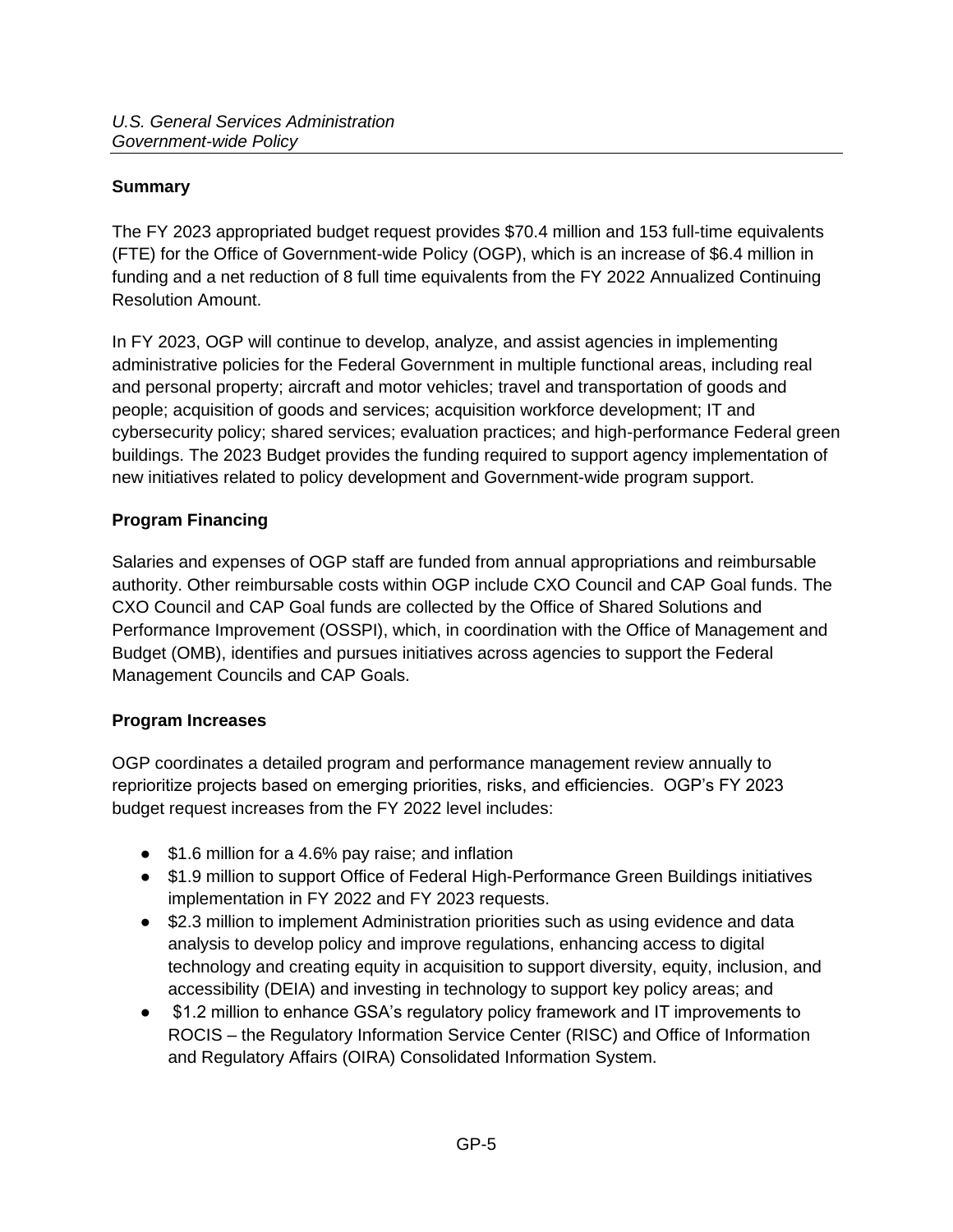### <span id="page-6-0"></span>**Program Decreases**

OGP's request includes a net decrease of \$713 thousand for the WCF Bill reduction, one FTE transfer to GSA IT and a decrease of 7 unfunded FTE.

## <span id="page-6-1"></span>**Reimbursable Programs**

The FY 2023 request includes \$32 million in Government-wide contributions that GSA is authorized to collect from other Federal agencies to fund CXO Councils and CAP Goal implementation, in accordance with Sec. 721 of P.L. 116-93. CXO Council services include administration of the Federal executive councils (Chief Financial Officers Council, Chief Human Capital Officers Council, Chief Information Officers Council, Chief Acquisition Officers Council, Federal Real Property Council, Federal Privacy Council, Performance Improvement Council, Program Management Improvement Accountability Act Council, etc.), supporting the implementation of priorities identified in the President's Management Agenda, and accelerating the use of data to influence the creation of effective management strategies.

- The Government-wide Executive Council's budget includes up to \$17 million in transfer authority to support cross-Government initiatives related to mission support activities, management priorities, and challenges.
- Up to \$15 million in transfer authority is budgeted for CAP Goal implementation as identified in the President's Management Agenda. These activities are discussed in more detail in the Executive Office of the President's FY 2023 Congressional Justification.

The OGP budget request includes \$5.8 million in reimbursable funding for the Office of Technology Policy; the Office of Evaluation Sciences; the Office of Federal High-Performance Green Buildings; and the Office of Shared Solutions and Performance Improvement (OSSPI).

- To continue to provide high-quality data evaluation support to its agency partners, especially given the enactment of the Evidence Act, the Office of Evaluation Sciences is requesting \$2 million in reimbursable authority;
- OSSPI requests \$2.5 million in reimbursable authority to fund shared service priorities to support the Government-wide management agenda or Federal-wide reform efforts identified by OMB.
- The Office of Federal High-Performance Green Buildings requests \$250 thousand in reimbursable authority for assessment and management of climaterelated risks.
- The balance of OGP's reimbursable authority will be used to help Federal agencies with activities related to developing and evaluating administrative policies.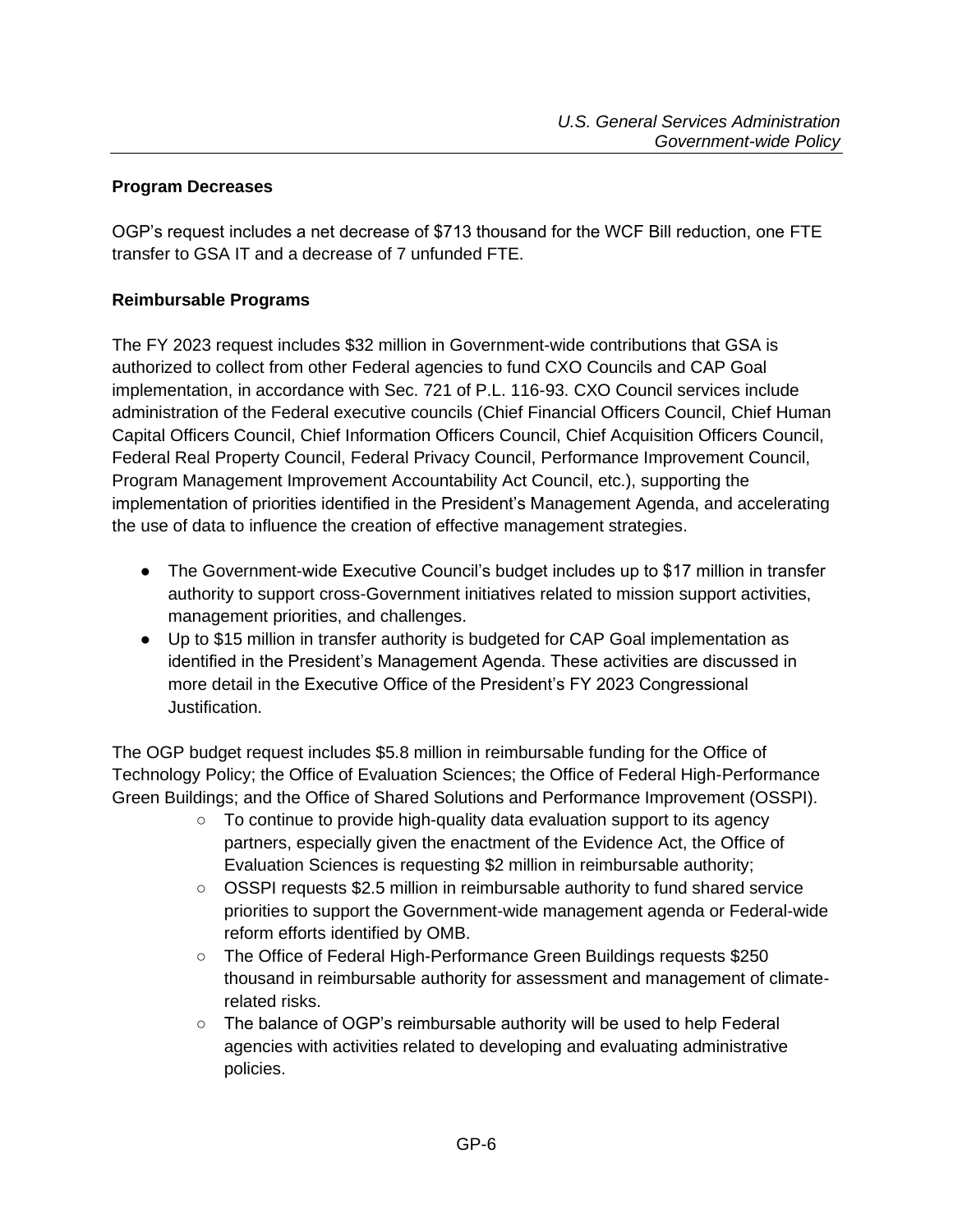# <span id="page-7-0"></span>**Obligations by Object Classification**

(Dollars in Thousands)

|      |                                              | FY 2021<br>Actual |           |   | FY 2022<br>Annualized<br>C.R. | FY 2023<br>Request |           |  |
|------|----------------------------------------------|-------------------|-----------|---|-------------------------------|--------------------|-----------|--|
|      | 11.1 Full-time permanent                     |                   | \$18,795  | S | 20.524                        |                    | \$22,682  |  |
| 11.3 | Other than full-time permanent               | s                 | 510       | s | 230                           | s                  | 247       |  |
| 11.5 | Other personnel compensation                 | S                 | 442       | S | 286                           | s                  | 480       |  |
| 11.8 | Special personnel services payments          | s                 | 391       | S | 1.100                         | s                  | 300       |  |
| 12.1 | Civilian personnel benefits                  | S                 | 6,662     | s | 6,978                         | s                  | 7,846     |  |
| 21.0 | Travel and transportation of persons         | s                 |           | S | 202                           | s                  | 199       |  |
|      | 23.1 Rental payments to GSA                  | S                 | 1,622     | S | 1,811                         | s                  | 1,873     |  |
|      | 23.3 Communications and utilities            | S                 | 4         | S | 38                            | s                  | 38        |  |
|      | 24.0 Printing and reproduction               | s                 | 350       | S | 447                           | s                  | 447       |  |
| 25.1 | Advisory and assistance services             | s.                | 16,089    | s | 18,109                        | s                  | 20,110    |  |
|      | 25.2 Other services from non-Federal sources | s                 | 161       | S | 240                           | s                  | 240       |  |
| 25.3 | Other goods & services from Federal sources  | s                 | 18,708    | s | 13,975                        | s                  | 15,832    |  |
| 26.0 | Supplies and materials                       | S                 | 38        | S | 45                            | s                  | 45        |  |
|      | 31.0 Equipment                               | s                 | 21        | s | 15                            | S                  | 15        |  |
|      | 99.0 Obligations, Appropriated (Annual)      |                   | \$63,793  | S | 64,000                        |                    | \$70,354  |  |
|      | Subtotal, PC&B                               | s.                | 29,118    | s | 29,118                        |                    | \$ 31,555 |  |
|      | Subtotal, Non-labor                          | s                 | 36,725    | S | 34.882                        |                    | \$38,799  |  |
|      | 99.2 Obligations, reimbursable               |                   | \$38,403  | S | 37,750                        |                    | \$37,750  |  |
|      | 99.9 TOTAL OBLIGATIONS                       |                   | \$102,196 | S | 101,750                       |                    | \$108,104 |  |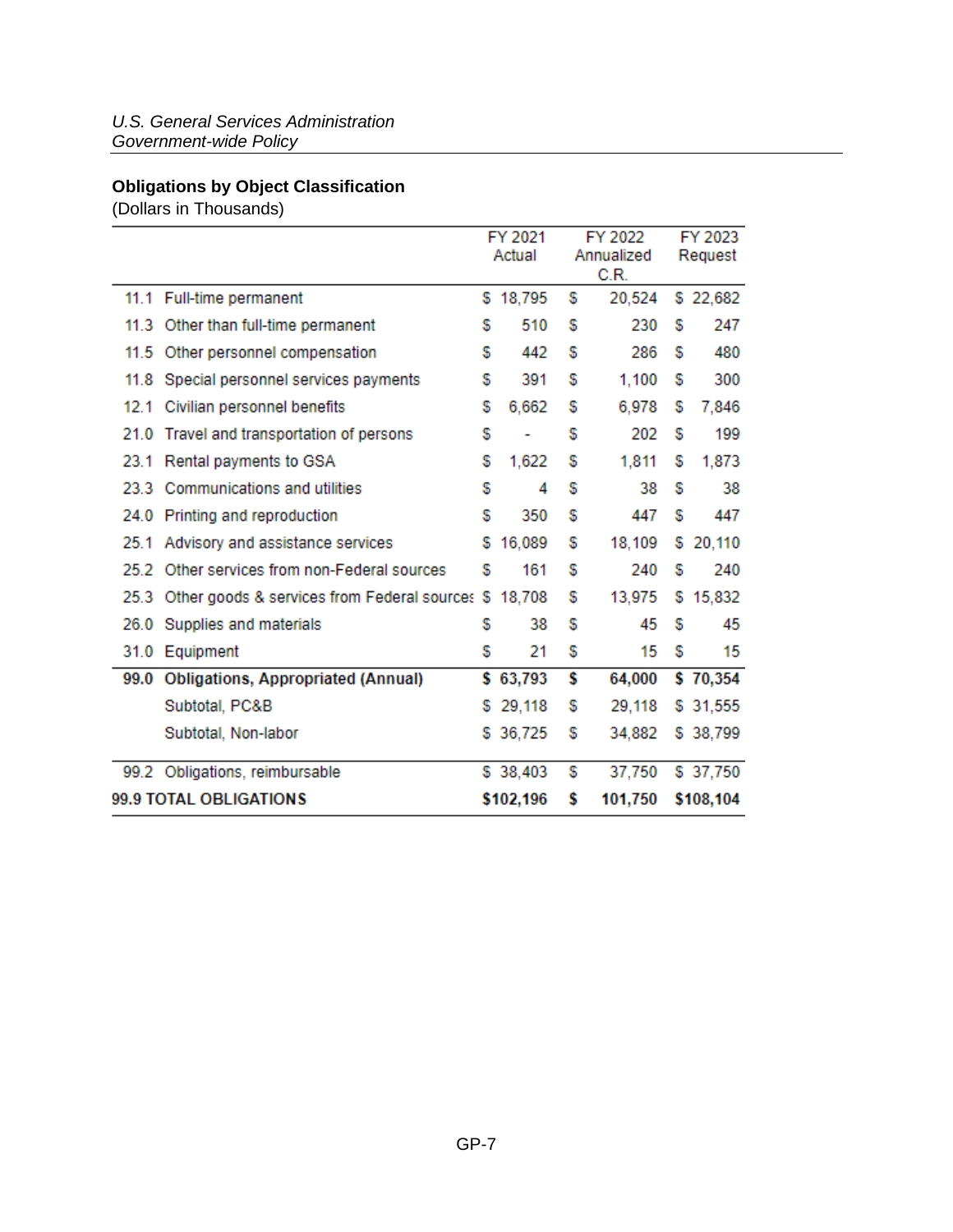## <span id="page-8-0"></span>**OGP Policy Offices**

### <span id="page-8-1"></span>**Office of Asset and Transportation Management**

The Office of Asset and Transportation Management establishes evidence-based Governmentwide policies and regulations that help Federal agencies improve the effectiveness and efficiency of managing their assets and transportation. These policy program areas include aircraft and motor vehicles, personal property, real property, transportation, mail, passenger travel, and relocation allowances and entitlements, and advisory committees. In FY 2023, this office will continue to develop the Federal Integrated Business Framework (FIBF) process for real property and travel. The FIBF process will establish a common understanding of the data standards, common capabilities, functions and activities, use cases, and performance metrics needed by agencies to manage real property, and travel and expense management. The office will also develop, finalize, and implement all proposed regulatory actions for continuous improvement of Federal policies and guidance to make the Government operate more effectively. In addition, this office will continue to maintain the Federal Travel Regulation and Federal Management Regulation and establish, calculate and publish annual per diem and privately owned vehicle mileage reimbursement rates. The team will manage several interagency councils and committees that promote best practices, transparency, and accountability and provide advice for establishing and managing Federal advisory committees, as mandated by the Federal Advisory Committee Act. The office will remain focused on collecting reliable data for publication on real property, fleet (including electric vehicles and related infrastructure), personal property, travel and Federal advisory committees to promote Government-wide asset management decisions, transparency, accountability, and policy development.

### <span id="page-8-2"></span>**Office of Evidence and Analysis**

The Office of Evidence and Analysis works to expand the agency's ability to gather, compile, and generate evidence-based analyses from a variety of business systems that provide decision making information for senior leadership. The work of this team will improve the effectiveness of operations, processes, and systems by providing empirical data to inform policy development and operational decision-making. This team collects, stores, and develops Government-wide data to create integrated management metrics, perform predictive policy analysis, and map agency and bureaus to a common structure that allows for comparisons to be made across agencies and administrative functions. The office regularly surveys senior management in the Federal workforce to determine the effectiveness of contracting, human capital, financial management, and IT services of the largest agencies in the Government. This team is leading a data governance process that focuses on business requirements for data and Government-wide data initiatives to make data more valuable and usable for advanced policy analytics efforts.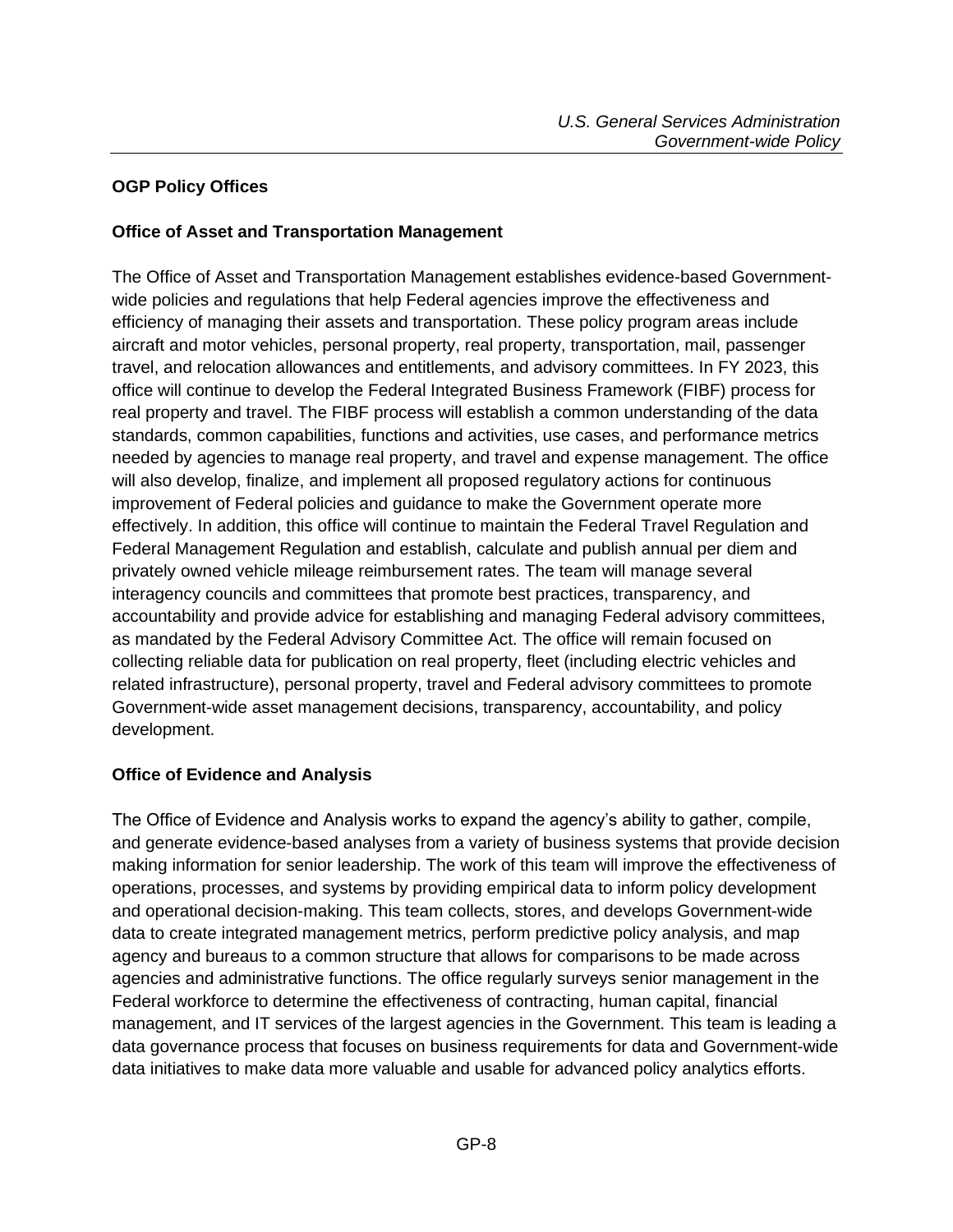Through the storage, cataloging, development, integration, and mapping of Government-wide administrative data, this team will help improve the efficiency and effectiveness of Governmentwide asset management and administrative functions.

# <span id="page-9-0"></span>**Office of Technology Policy**

The Office of Technology Policy (formerly the Office of Information Integrity and Access) supports and enables agency implementation of Government-wide IT policies and programs. This office works directly with the OMB Office of the Federal Chief Information Officer and the Chief Information Officers Council to support agency Chief Information Officers, IT acquisition professionals, standard-setting organizations, and other IT decision-makers to address common and complex Federal IT challenges, including:

- Policy development for emerging technologies
- Identity, Credential, and Access Management
- IT accessibility and Section 508 compliance
- Digital service delivery and 21st Century Integrated Digital Experience Act implementation
- IT infrastructure modernization and data center optimization
- Technology Business Management implementation support
- Federal IT Dashboard support.

OGP manages several Government-wide programs and Communities of Practice (CoP) to drive Federal consensus on the implementation of Federal standards. These CoPs include:

- Cloud & Infrastructure CoP
- Federal eCPIC Steering Committee
- Federal Technology Investment Management CoP
- Accessibility CoP
- Identity, Credential, and Access Management Subcommittee
- Federal Web Council

## <span id="page-9-1"></span>**Office of Federal High-Performance Green Buildings**

The Office of Federal High-Performance Green Buildings supports the Federal Government's mission to operate more effectively and efficiently, as directed in Executive Orders 13990, 14008, and 14057, which directs Federal agencies to lead by example in tackling the climate crisis.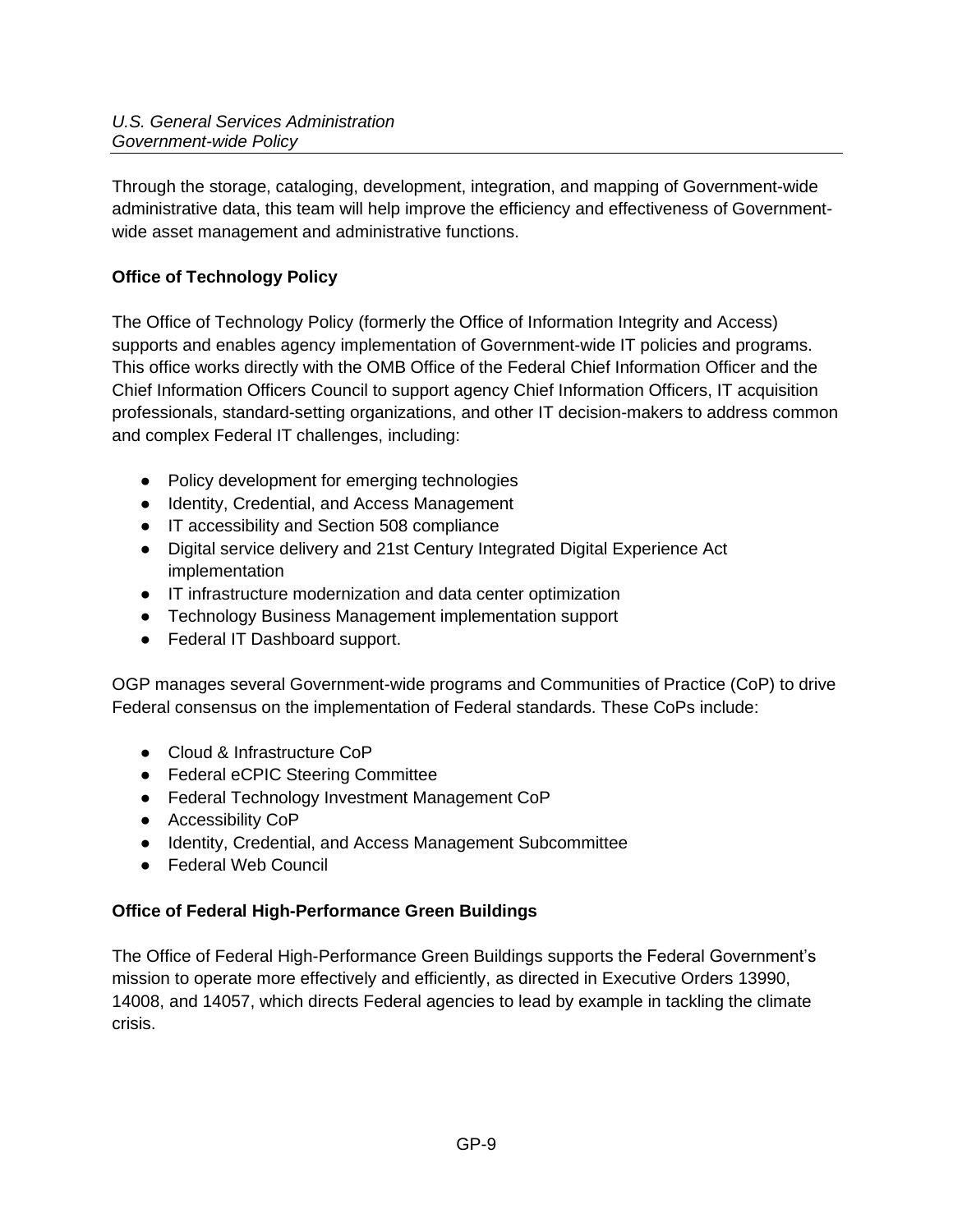The office supports the implementation of the Energy Independence and Security Act of 2007 and drives efficient use of energy, water, and natural resources. The office advances Federal building innovation and performance in planning, design, and operations to reduce costs, enable agency missions, enhance human health and performance, and minimize environmental impacts.

Initiatives include:

- Translating buildings and health research into actions to enhance and promote human health and well-being in buildings;
- Analyzing the impact of new processes and technologies (such as integrated design, grid integration and security, and wearable sensors) to improve building and human health performance;
- Assessing and mitigating risks to critical infrastructure (both to GSA-managed buildings, and supplier-managed resources such as mission-critical energy and telecommunications networks) to enhance mission surety for GSA's customer agencies;
- Expanding workforce development and data-driven analysis of resulting building performance improvement through implementation of the Federal Buildings Personnel Training Act by all Federal agencies; and
- Developing tools and resources, such as the Sustainable Facilities Tool to save agencies time and money while improving compliance and building performance.
- Coordinating opportunities for GSA to integrate EV charging into overall Federal building electrical load management and electric grid integration.

## <span id="page-10-0"></span>**Office of Evaluation Sciences**

The Office of Evaluation Sciences (OES) is an applied evaluation unit charged with improving Federal operations, programs, and policies. OES generates evidence to support decision-making, translating evidence-based insights into concrete recommendations for how to improve the Government and deliver on Federal priorities. In doing this, OES utilizes numerous platforms, (Newsletters, bulletins, academic and peer reviewed journals, Twitter and the GSA website) and share rigorous evidence, numerous examples and best practices on how to build and use evidence across the Federal Government. OES provides technical support and guidance to help agencies adopt and implement leading evaluation practices.

Team members provide end-to-end support in the design of an evidence-based program change and impact evaluations to measure impact. Between FY 2015 and FY 2021, OES completed over 100 collaborations, including designing high quality program changes and implementing rapid-cycle evaluations to identify actionable findings for agency partners.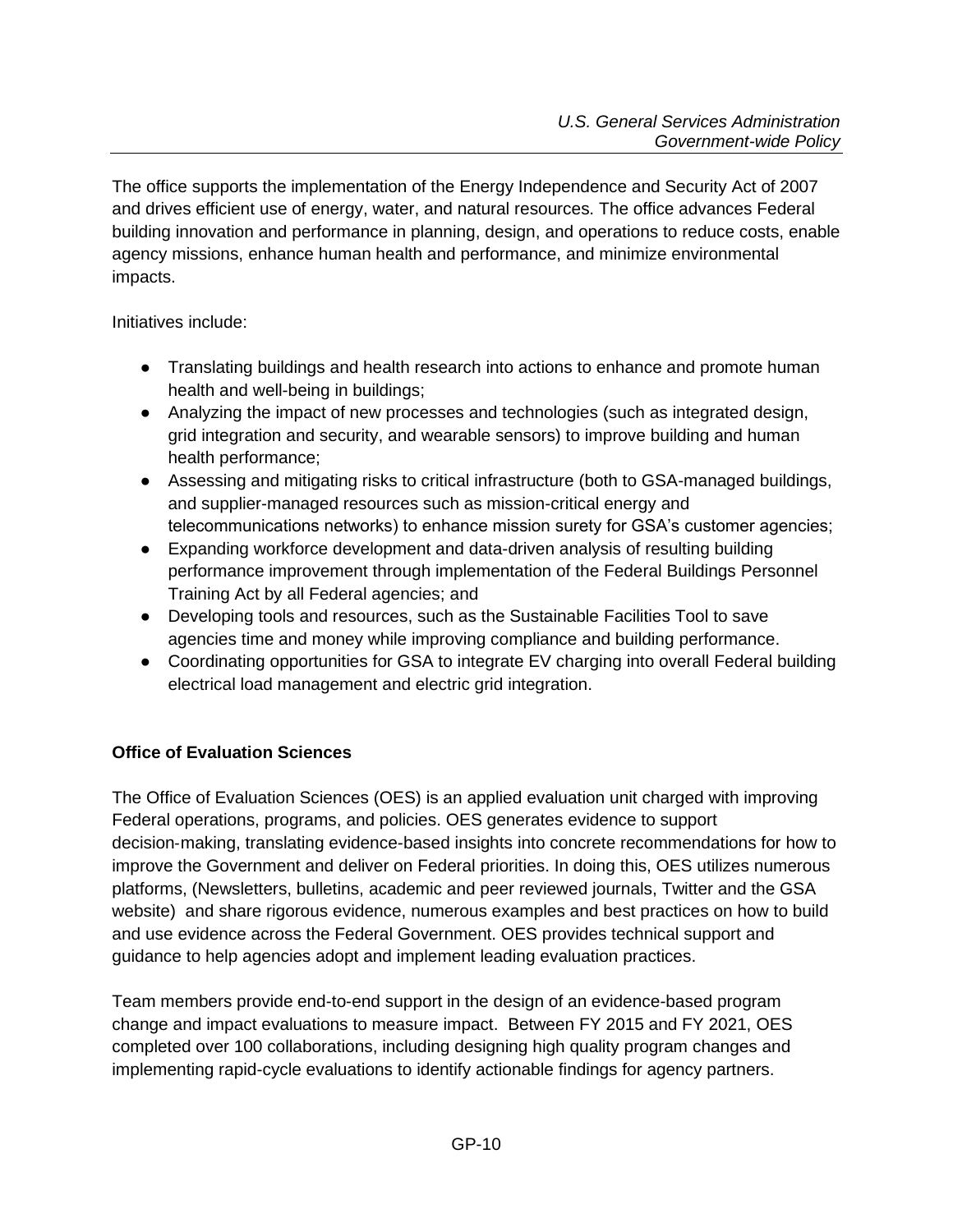Due to the new requirements associated with the Evidence-based Policy Making Act, OES has expanded its capacity to provide increased Government-wide evaluation support. OES is expanding its reimbursable portfolio and recruitment of academics to support the growing demand for evaluation services across the Government. OES plays a unique Government-wide role by providing training and tools on evaluation methods and best practices for Government audiences, particularly Evaluation Officers.

OES also provides evaluation services to GSA, including leading implementation of GSA's Learning Agenda and Annual Evaluation Plans. GSA's internal evaluation activities are funded out of the Working Capital Fund.

## <span id="page-11-0"></span>**Office of Acquisition Policy**

In its Government-wide role, the Office of Acquisition Policy has numerous responsibilities for the development of Federal acquisition policy and the training of the Federal acquisition workforce.

The Office of Acquisition Policy:

- Serves as an architect of the Federal Acquisition Regulation (FAR), which provides regulations for all Federal agency procurements. In this role, it implements laws, executive orders, and other initiatives to improve Federal acquisition outcomes.
- Directs acquisition policy in areas related to supply chain risk management, competition, small business participation, price and cost control, sustainable acquisition, labor policy, integrity, ethics; and more.
- Coordinates with OMB's Office of Federal Procurement Policy and other agencies through its role as the Chair of the Civilian Agency Acquisition Council to support the Federal Government's acquisition system.
- Operates the Regulatory Secretariat which manages and maintains the Federal Acquisition Regulation, the Federal Management Regulation, the Federal Property Management Regulations, and the Federal Travelg Regulation.
- Operates and manages the Regulatory Information Service Center (RISC), the Office of Information and Regulatory Affairs (OIRA) Consolidated Information System (ROCIS), and RegInfo.gov, formerly part of the Office of Regulation Management<sup>1</sup>. ROCIS is the primary means by which OIRA, the Agencies, and RISC perform their duties related to regulatory and information collection reviews, and preparation of the Unified Agenda and Regulatory Plan. ROCIS provides query and reporting services to RISC and OIRA, as

<sup>&</sup>lt;sup>1</sup> In FY 2022, the Regulations Management Office was reorganized to better realign oversight and management of the OGP IT RM *Systems to the Technology Transformation Services (TTS), with the primary objectives of improving IT management, realizing cost efficiencies, and enhancing end-customer satisfaction via centralized support within the Office of TTS. OGP will continue to act as system/application business owners, providing programmatic direction and subject matter expertise to collaborate with TTS on system development. The Office of Acquisition Policy will continue to support ROCIS.*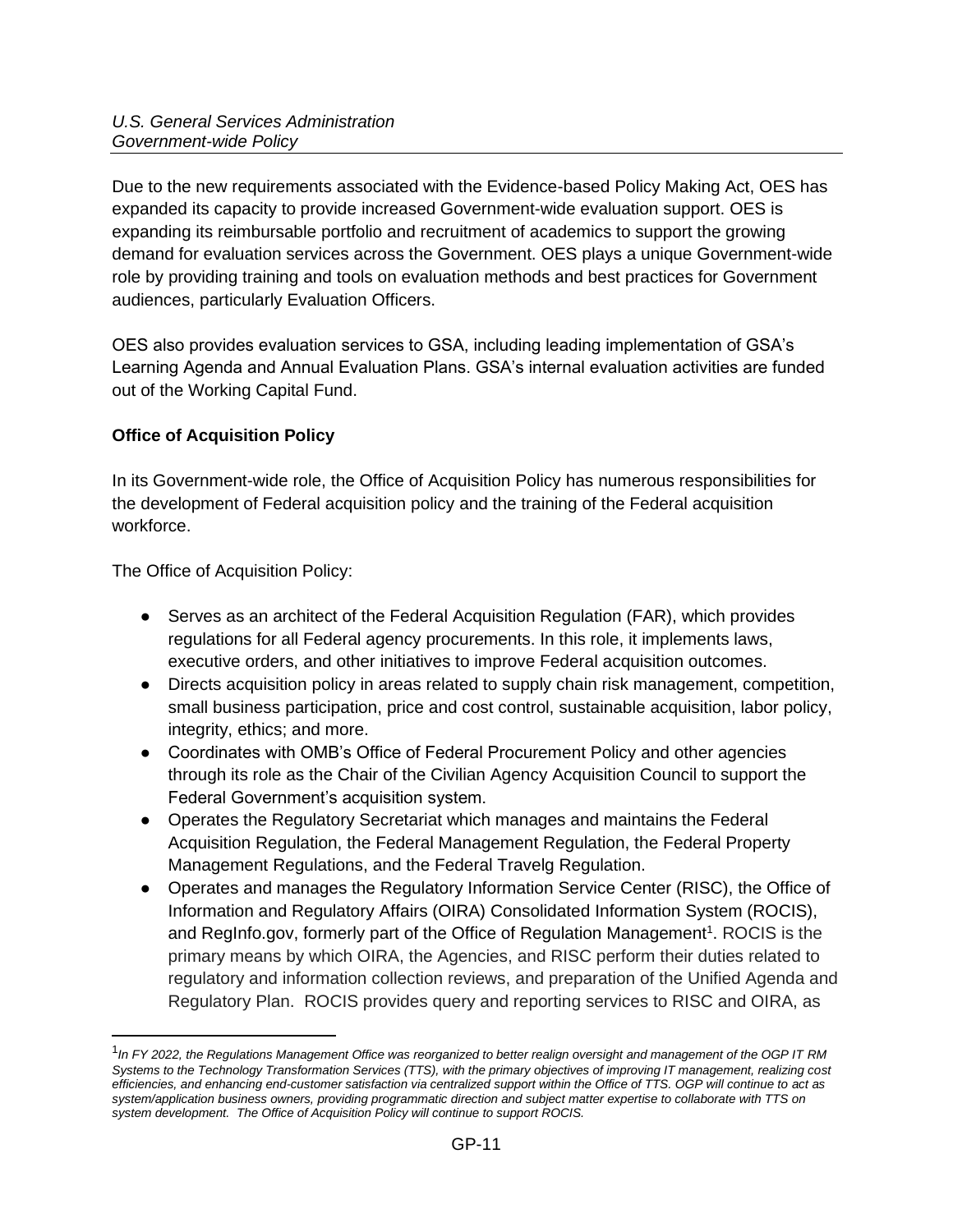well as to the Government Accounting Office (GAO), other Federal agencies, state governments, Congress, and the public. RegInfo.gov provides the public information about information collections and significant regulations under review at OIRA.

- Provides the electronic version of the FAR, as well as 31 other agency supplemental regulations through [acquisition.gov;](http://acquisition.gov/) used by the Federal acquisition workforce and industry working with the Federal Government (2.6 million pageviews a month).
- Leverages Acquisition.gov resources in the management of web content for the Chief Acquisition Officer Council, Federal Acquisition Regulatory Council, Civilian Agency Acquisition Council, and the Interagency Suspension and Debarment Committee.
- Hosts the Federal Acquisition Institute (FAI) which, in coordination with OMB's Office of Federal Procurement Policy and the interagency FAI Board of Directors, is responsible for managing the Acquisition Workforce Training Fund to promote acquisition career development and strategic human capital management for 190,000 members of the Federal civilian-agency acquisition workforce.

Pending funding availability in the Working Capital Fund, the Office will lead rulemaking management systems modernization that is not only critical to remediating aging infrastructure and end-of-life software and bringing down long-term operations and maintenance costs, but will also deliver important new functionality for more than 200 Partner Agencies along with the Office of Information and Regulatory Affairs. Specifically, the President's January 21, 2021 memorandum, "Modernizing Regulatory Review," directs agencies to identify "recommendations for improving and modernizing regulatory review." A modernized rulemaking management (MRM) system can support the President's priorities in several ways. For example, Section 2(b)(ii) of the President's memorandum directs agencies to assess the distributional effects of regulations and MRM has the potential to use data-tagging, Natural Language Processing, or other analytical tools to aggregate data and synthesize such information. With respect to Section 2(b)(iv) in the President's memorandum, MRM is uniquely suited to help "promote the efficiency, transparency, and inclusiveness of the interagency review process." MRM has the capacity to support public comments, along with maintaining historical records.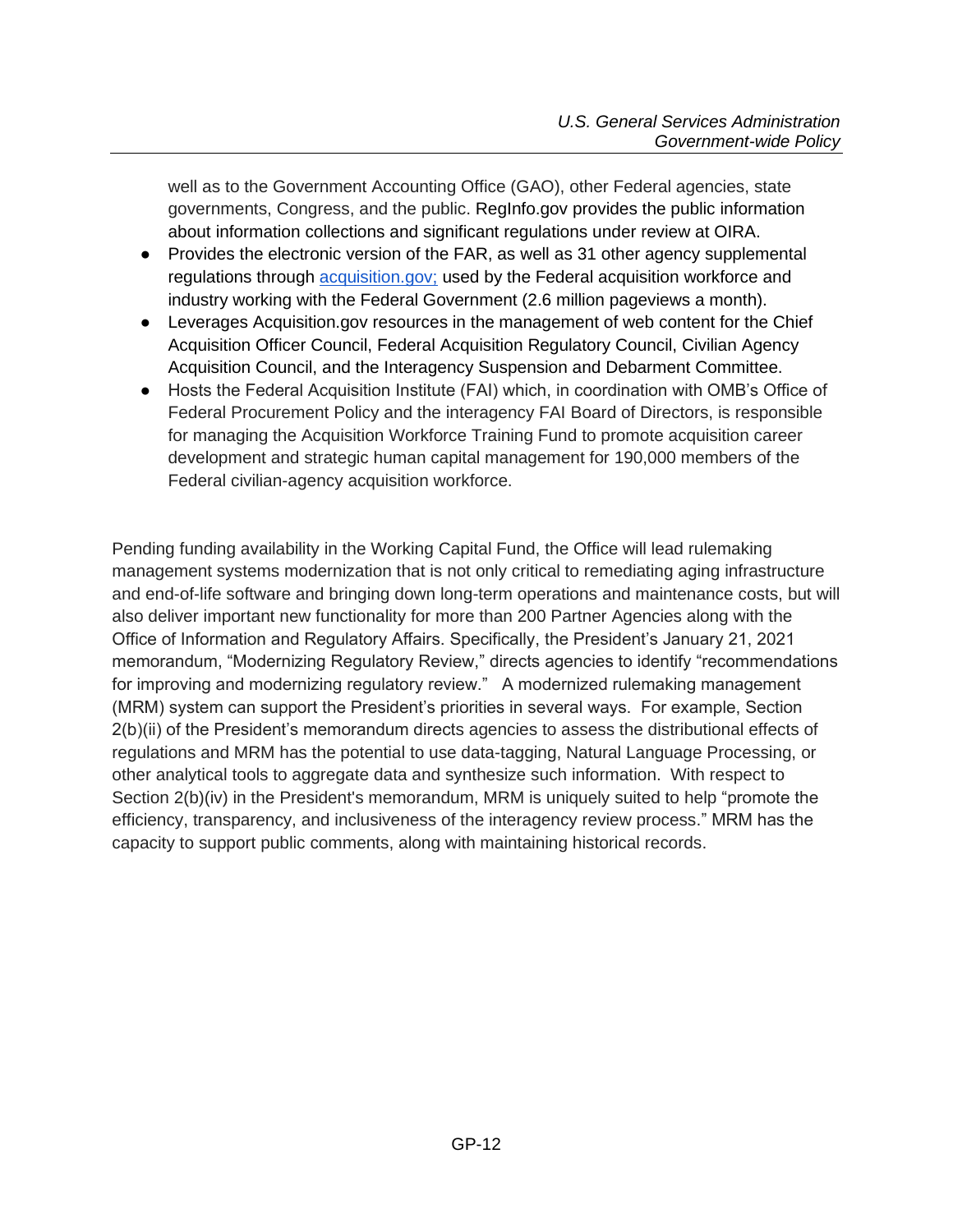In addition to its Government-wide role, the Office of Acquisition Policy is responsible for driving efficient and effective acquisition performance, workforce management, and development within GSA through the Working Capital Fund. In this role, the Office of Acquisition Policy:

- Directs the GSA acquisition regulations and policy;
- Leads the development of the GSA acquisition workforce;
- Ensures a sound acquisition control environment emphasizing ethics and integrity in acquisition; and
- Manages GSA Acquisition performance, based on data and data analytics, through execution of three strategic priorities:
	- Promote smart and effective buying,
	- Develop the GSA acquisition workforce, and
	- Establish and maintain healthy industry and stakeholder relationships.

## <span id="page-13-0"></span>**Office of Shared Solutions and Performance Improvement**

The Office of Shared Solutions and Performance Improvement (OSSPI) improves mission delivery and implementation of the Administration's priorities by bringing Government together to drive innovation, foster collaboration, and shape effective policy. OSSPI specializes in facilitating solutions for big, systematic challenges. Working through its three functional areas of Executive Councils, Shared Services, and the President's Management Agenda support team, OSSPI improves mission delivery by: (1) informing and shaping policy; (2) coordinating governance and executing program management for shared services; and (3) building strategies and support for agencies as they plan for and execute transformational initiatives set forth in the Administration's priorities.

## **Executive Councils**

The Federal Executive Councils coordinate engagement and policy development across the CXO ecosystem. Their Interagency initiatives spur innovation, elevate and spread best practices, and bridge the gap between policy making and implementation to improve outcomes.